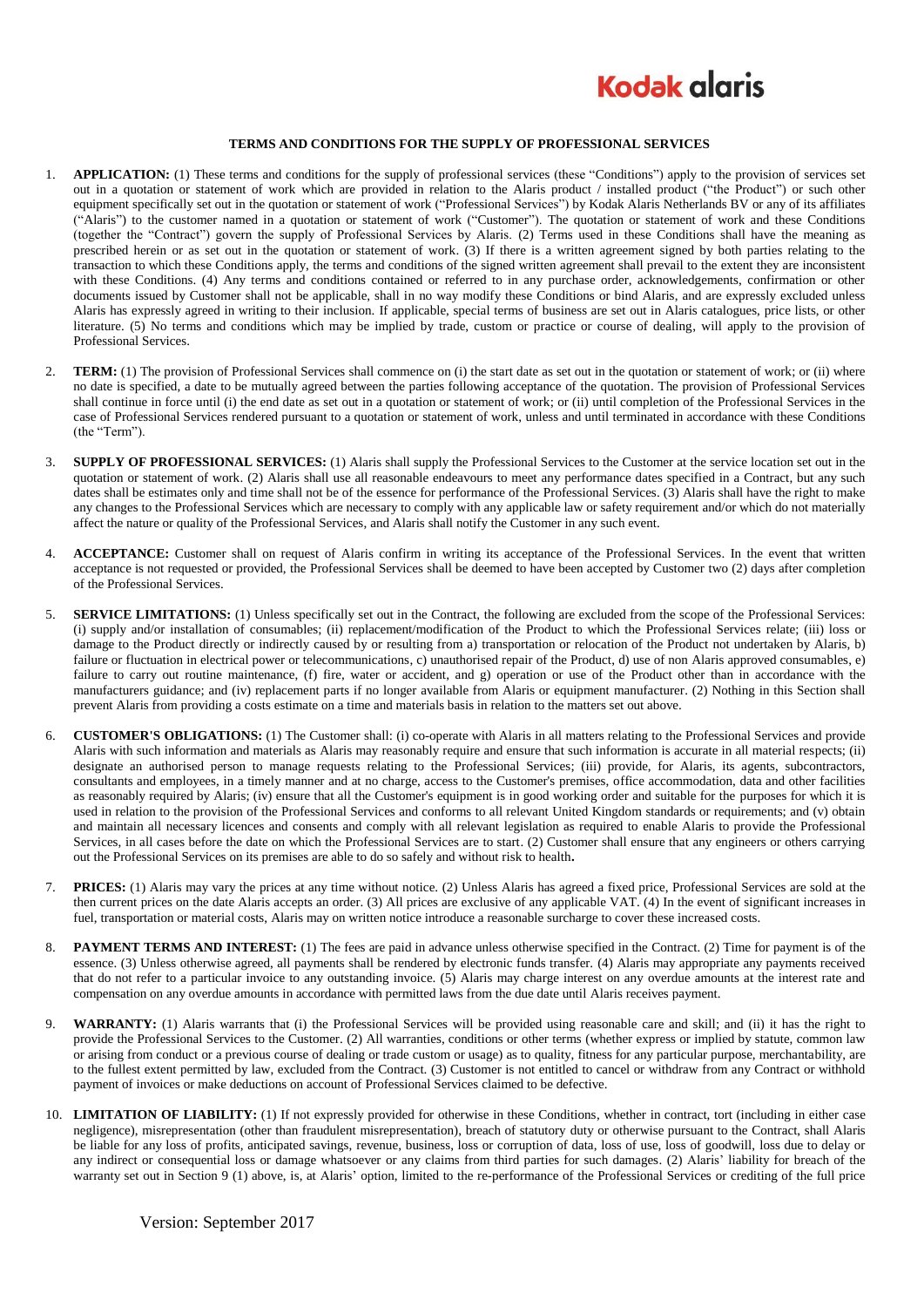## **Kodak glgris**

paid for the Professional Services that directly gave rise to the claim. (3) Subject to (1) and (2), Alaris' aggregate liability for all other claims, whether in contract, tort (including in either case negligence), misrepresentation (other than fraudulent misrepresentation), breach of statutory duty or otherwise pursuant to the Contract, shall be limited to the net price paid by the Customer for the specific Professional Services giving rise to the claim in the twelve (12) months prior to the date on which the loss or damage occurred. (4) Nothing in the Contract shall be deemed to exclude or limit Alaris' liability in respect of: (i) Loss or damage caused by wilful intent or gross negligence of Alaris or Alaris' officers, employees, agents or contractors; (ii) Injuries to or death of any person, caused by Alaris or Alaris' officers, employees, agents or contractors; or (iii) any other liability which cannot be excluded by law. (5) Any claim for loss or damages, (except a claim for damages arising out of (4), must be notified to Alaris within twelve (12) months as from the date on which the damage was caused, failing which such claim is deemed to be waived.

- 11. **INTELLECTUAL PROPERTY:** All intellectual property rights, meaning all inventions, patents, registered designs, design rights, data base rights, copy rights, know-how, trademarks, trade secrets and any other intellectual property rights, and the applications for any of the same and any rights or forms of protection of a similar nature and having equivalent or similar effect to any of them which may subsist anywhere in the world ("Intellectual Property Rights") in or arising out of or in connection with the Professional Services shall be owned and retained by Alaris unless otherwise set out in the Contract.
- 12. **INDEMNIFICATION:** (1) Customer shall (i) not cause or permit any third party to cause any damage or endanger the Intellectual Property Rights of Alaris; and (ii) without prejudice to any other rights of Alaris, indemnify Alaris for any loss suffered by Alaris by reason of any use by Customer, Customer's employees, agents or customers, of Intellectual Property Rights of Alaris other than in accordance with the Contract. (2) Customer shall without prejudice to any other rights of Alaris, indemnify Alaris for any loss suffered by Alaris, howsoever arising, by reason of Customer's breach of its obligations pursuant to Section 6 above. (3) In the event of a claim, or notification of an intention to make a claim, which may reasonably be considered likely to give rise to a liability under this indemnity ("Claim"), Customer shall: (i) as soon as reasonably practicable, give written notice of the Claim to Alaris specifying the nature of the Claim in reasonable detail; and (ii) not make any admission of liability, agreement or compromise in relation to the Claim. (4) Customer shall not, except with the prior written consent of Alaris, consent to entry of any judgment or enter into any settlement that does not include as an unconditional term the given by the claimant or plaintiff to Alaris and its affiliates a release from all liability and blame with respect to the Claim.
- 13. **SUSPENSION AND TERMINATION:** (1) If Alaris' performance of any of its obligations under the Contract is prevented or delayed by any act or omission by the Customer or failure by the Customer to perform any relevant obligation ("Customer Default"), Alaris shall, without limiting its other rights or remedies have the right to suspend performance of the Professional Services until the Customer remedies the Customer Default, and to rely on the Customer Default to relieve it from the performance of any of its obligations to the extent the Customer Default prevents or delays Alaris' performance of any of its obligations. (2) Alaris shall not be liable for any costs or losses sustained or incurred by the Customer arising directly or indirectly from Alaris' failure or delay to perform any of its obligations as set out in the Contract; and the Customer shall reimburse Alaris on written demand for any costs or losses sustained or incurred by Alaris arising directly or indirectly from the Customer Default. (3) Where, in Alaris' reasonable opinion, equipment is no longer capable of economic repair or where parts are no longer available, such equipment may be removed from the scope of the Contract on written notice to the Customer. (4) Without prejudice to its other rights, Alaris may terminate the Contract or in its sole discretion suspend performance of the Professional Services immediately by written notice to the Customer in the event that (i) Customer fails to pay any sums due under and in accordance with the Contract; (ii) Customer breaches any terms of the Contract; (iii) Customer is unable to pay its debts as they fall due, passes a resolution for winding up (other than for the purposes of a solvent amalgamation or reconstruction) or if a court of competent jurisdiction makes an order to that effect, enters into a receivership or liquidation or otherwise ceases to carry on business or an analogous event occurs to Customer in any jurisdiction; (iv) an event pursuant to Section 18 (6) where such event has persisted for more than 14 days; or (v) pursuant to Section [16](#page-1-0) (2).
- 14. **CONFIDENTIAL INFORMATION:** (1) All non-public, confidential or proprietary information of Alaris, including but not limited to, specifications, samples, patterns, designs, plans, drawings, documents, data, business operations, pricing, discounts or rebates, disclosed by Alaris in connection with the Contract, whether disclosed orally or disclosed or accessed in written, electronic or other form or media, and whether or not marked, designated or otherwise identified as "confidential," shall be deemed to be confidential, to be used solely for the purpose of performing under the Contract and may not be disclosed or copied unless authorized in advance by Alaris in writing. (2) Upon Alaris' request, Customer shall promptly return all documents and other materials received from Alaris and delete any copies made thereof. (3) Alaris shall be entitled to apply for injunctive relief for any violation of this Section. (4) This Section does not apply to information that is: (i) in the public domain; (ii) known to Customer at the time of disclosure; (iii) rightfully obtained by Customer on a non-confidential basis from a third party; or (iv) is required to be disclosed by any applicable law or by order of any court of competent jurisdiction or any government body, agency or regulatory body, provided that the receiving party shall use all reasonable endeavours to give the disclosing party as much written notice of the disclosure as it reasonably can to enable the disclosing party to seek a protective order or other action protecting the confidential information from disclosure.
- <span id="page-1-1"></span>15. **DATA PROTECTION:** (1) Each party will comply with its obligations in terms of laws and regulations relating to the protection or disclosure of personal data, sensitive data or such other data which is deemed to be 'personal' pursuant to applicable data protection law in force from time to time. (2) Each party shall indemnify, defend and hold the other party harmless against claims resulting from or in connection with the indemnifying party's non-observance or insufficient observance of such obligations or any of its obligations in this Sectio[n 15.](#page-1-1)
- <span id="page-1-0"></span>16. **MAJOR BUSINESS CHANGE:** (1) If in the reasonable opinion of Alaris there is or is likely to be a major change in the business operations of Alaris which has or could have an adverse impact on the viability of the provision of the Professional Services to be supplied to the Customer ("Major Business Change"), Alaris shall notify the Customer and Alaris and the Customer shall meet and discuss in good faith whether the provisions of any Contract between Alaris and the Customer needs to be varied. (2) In the event that the parties cannot agree in good faith on such contract variations within a period of 30 days of the parties meeting, then either party has the right to terminate any contract between them. (3) Unless otherwise agreed by Alaris and the Customer in writing, the rights and obligations of the parties which have arisen prior to termination shall not be affected and shall stay in full force and effect. For the avoidance of doubt, with effect from the date of termination, Alaris shall have no obligation to supply or deliver any Professional Services under the relevant Contract anymore. (4) Neither party will be entitled to claim or receive compensation from the other party by reason of the operation of this Section.